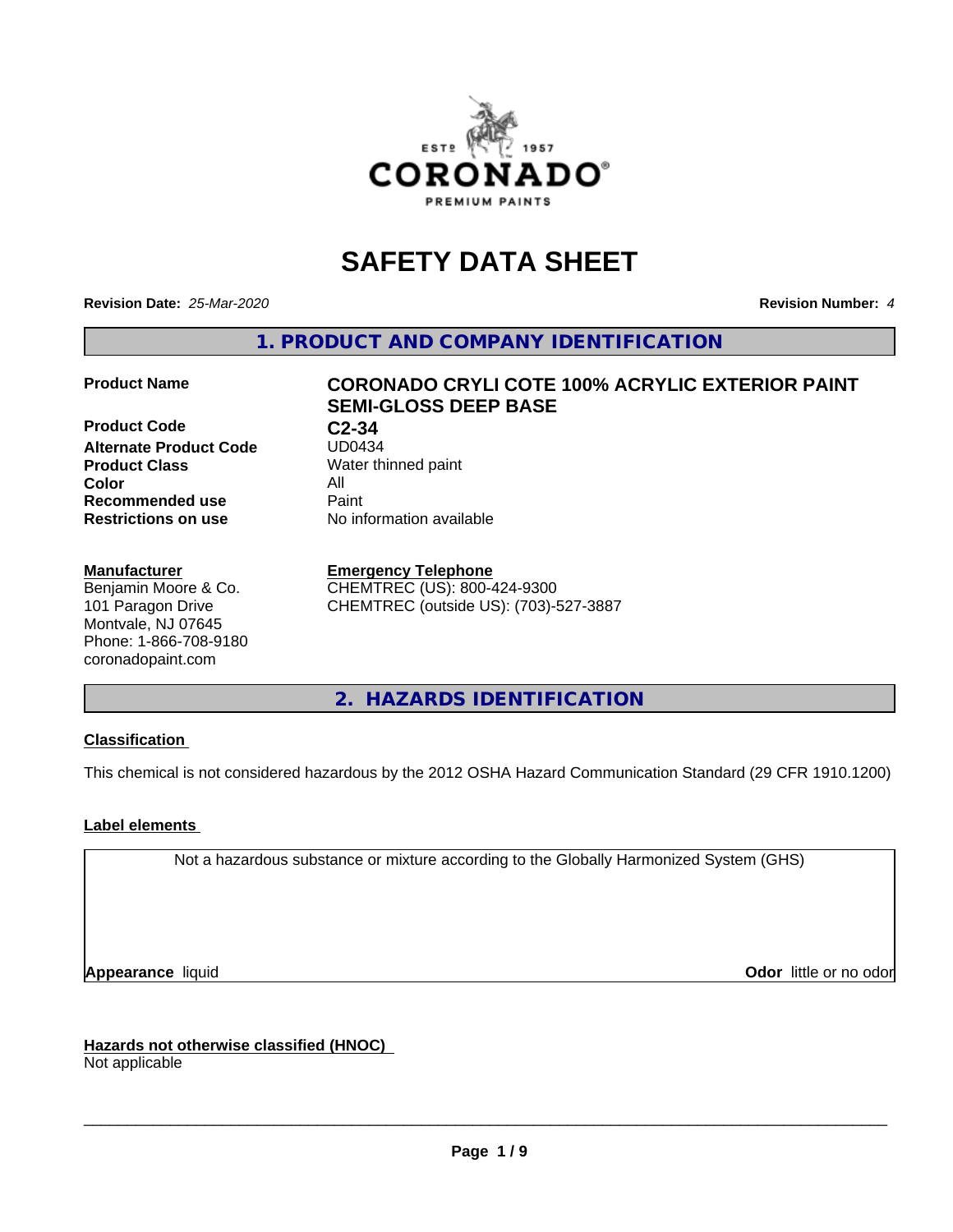#### **Other information**

No information available

## **3. COMPOSITION INFORMATION ON COMPONENTS**

| <b>Chemical name</b>            | CAS No.    | Weight-%    |
|---------------------------------|------------|-------------|
| Kaolin                          | 1332-58-7  | $5 - 10$    |
| Titanium dioxide                | 13463-67-7 | $5 - 10$    |
| 2-Amino-2-methly-1-propanol     | 124-68-5   | $0.1 - 0.5$ |
| Sodium C14-C16 olefin sulfonate | 68439-57-6 | $0.1 - 0.5$ |
| Ammonia                         | 7664-41-7  | $0.1 - 0.5$ |

|                                                  | 4. FIRST AID MEASURES                                                                                    |
|--------------------------------------------------|----------------------------------------------------------------------------------------------------------|
| <b>General Advice</b>                            | No hazards which require special first aid measures.                                                     |
| <b>Eye Contact</b>                               | Rinse thoroughly with plenty of water for at least 15 minutes and consult a<br>physician.                |
| <b>Skin Contact</b>                              | Wash off immediately with soap and plenty of water while removing all<br>contaminated clothes and shoes. |
| <b>Inhalation</b>                                | Move to fresh air. If symptoms persist, call a physician.                                                |
| Ingestion                                        | Clean mouth with water and afterwards drink plenty of water. Consult a physician<br>if necessary.        |
| <b>Most Important</b><br><b>Symptoms/Effects</b> | None known.                                                                                              |
| <b>Notes To Physician</b>                        | Treat symptomatically.                                                                                   |
|                                                  | 5. FIRE-FIGHTING MEASURES                                                                                |

| Use extinguishing measures that are appropriate to local<br>circumstances and the surrounding environment.                                   |
|----------------------------------------------------------------------------------------------------------------------------------------------|
| As in any fire, wear self-contained breathing apparatus<br>pressure-demand, MSHA/NIOSH (approved or equivalent)<br>and full protective gear. |
| Closed containers may rupture if exposed to fire or<br>extreme heat.                                                                         |
| No.                                                                                                                                          |
| No.                                                                                                                                          |
| Not applicable<br>Not applicable                                                                                                             |
|                                                                                                                                              |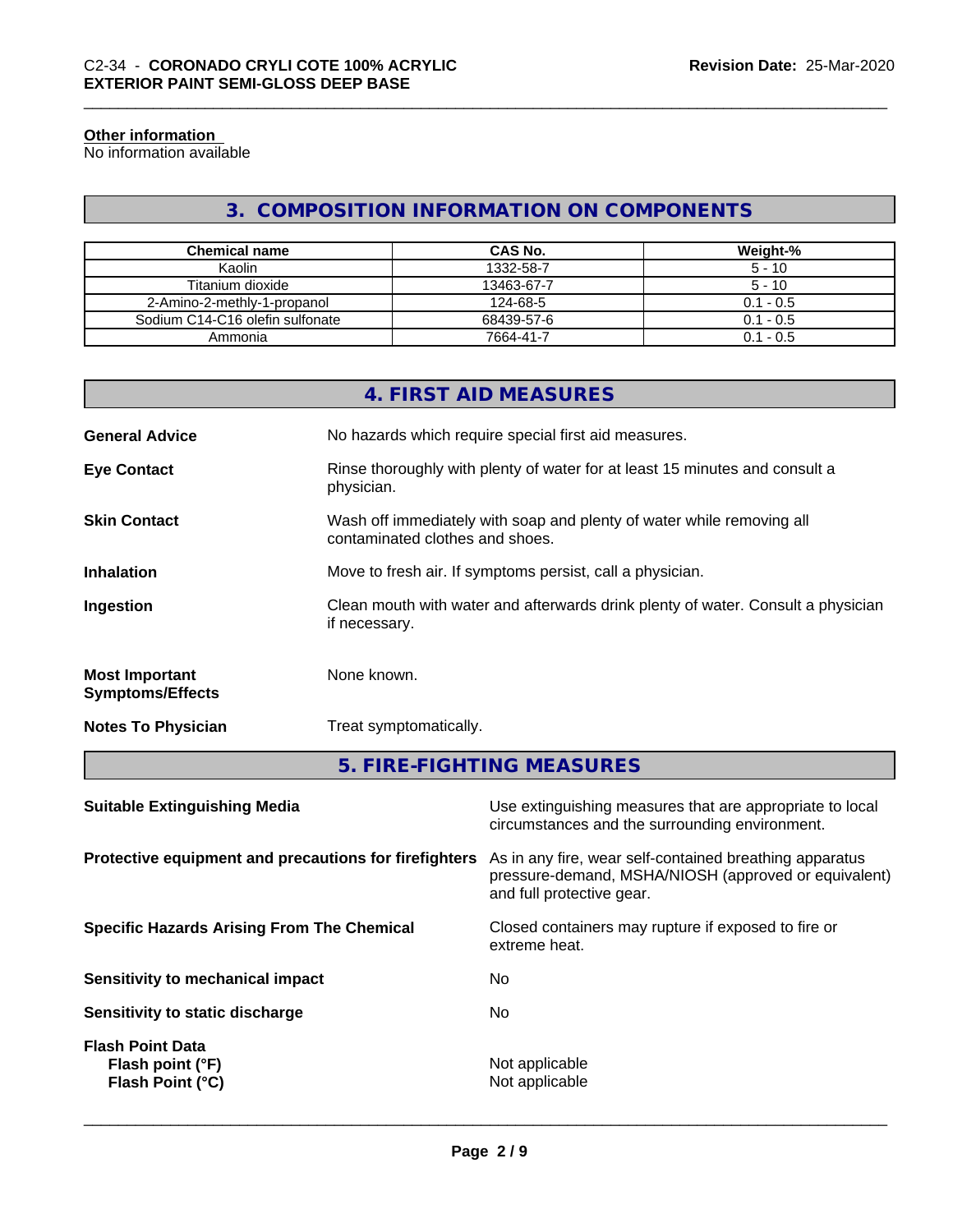| <b>Method</b>                                                 |                 | Not applicable                   |                                |
|---------------------------------------------------------------|-----------------|----------------------------------|--------------------------------|
| <b>Flammability Limits In Air</b>                             |                 |                                  |                                |
| Lower flammability limit:<br><b>Upper flammability limit:</b> |                 | Not applicable<br>Not applicable |                                |
| <b>NFPA</b><br>Health: 1                                      | Flammability: 0 | <b>Instability: 0</b>            | <b>Special: Not Applicable</b> |
| <b>NFPA Legend</b><br>0 - Not Hazardous                       |                 |                                  |                                |

- 1 Slightly
- 2 Moderate
- 3 High
- 
- 4 Severe

*The ratings assigned are only suggested ratings, the contractor/employer has ultimate responsibilities for NFPA ratings where this system is used.*

*Additional information regarding the NFPA rating system is available from the National Fire Protection Agency (NFPA) at www.nfpa.org.*

## **6. ACCIDENTAL RELEASE MEASURES**

| <b>Personal Precautions</b>      | Avoid contact with skin, eyes and clothing. Ensure adequate ventilation.                                                                                                         |
|----------------------------------|----------------------------------------------------------------------------------------------------------------------------------------------------------------------------------|
| <b>Other Information</b>         | Prevent further leakage or spillage if safe to do so.                                                                                                                            |
| <b>Environmental precautions</b> | See Section 12 for additional Ecological Information.                                                                                                                            |
| <b>Methods for Cleaning Up</b>   | Soak up with inert absorbent material. Sweep up and shovel into suitable<br>containers for disposal.                                                                             |
|                                  | 7. HANDLING AND STORAGE                                                                                                                                                          |
| Handling                         | Avoid contact with skin, eyes and clothing. Avoid breathing vapors, spray mists or<br>sanding dust. In case of insufficient ventilation, wear suitable respiratory<br>equipment. |
| <b>Storage</b>                   | Keep container tightly closed. Keep out of the reach of children.                                                                                                                |
| <b>Incompatible Materials</b>    | No information available                                                                                                                                                         |
|                                  |                                                                                                                                                                                  |

## **8. EXPOSURE CONTROLS/PERSONAL PROTECTION**

#### **Exposure Limits**

| <b>Chemical name</b> | <b>ACGIH TLV</b>                                                                                                           | <b>OSHA PEL</b>                                        |  |
|----------------------|----------------------------------------------------------------------------------------------------------------------------|--------------------------------------------------------|--|
| Kaolin               | TWA: $2 \text{ mg/m}^3$ particulate matter<br>containing no asbestos and <1%<br>crystalline silica, respirable particulate | 15 mg/m <sup>3</sup> - TWA<br>$5 \text{ mg/m}^3$ - TWA |  |
|                      | matter                                                                                                                     |                                                        |  |
| Titanium dioxide     | TWA: $10 \text{ mg/m}^3$                                                                                                   | 15 mg/m $3$ - TWA                                      |  |
| Ammonia              | STEL: 35 ppm                                                                                                               | 50 ppm - TWA                                           |  |
|                      | TWA: 25 ppm                                                                                                                | $35 \text{ mg/m}^3$ - TWA                              |  |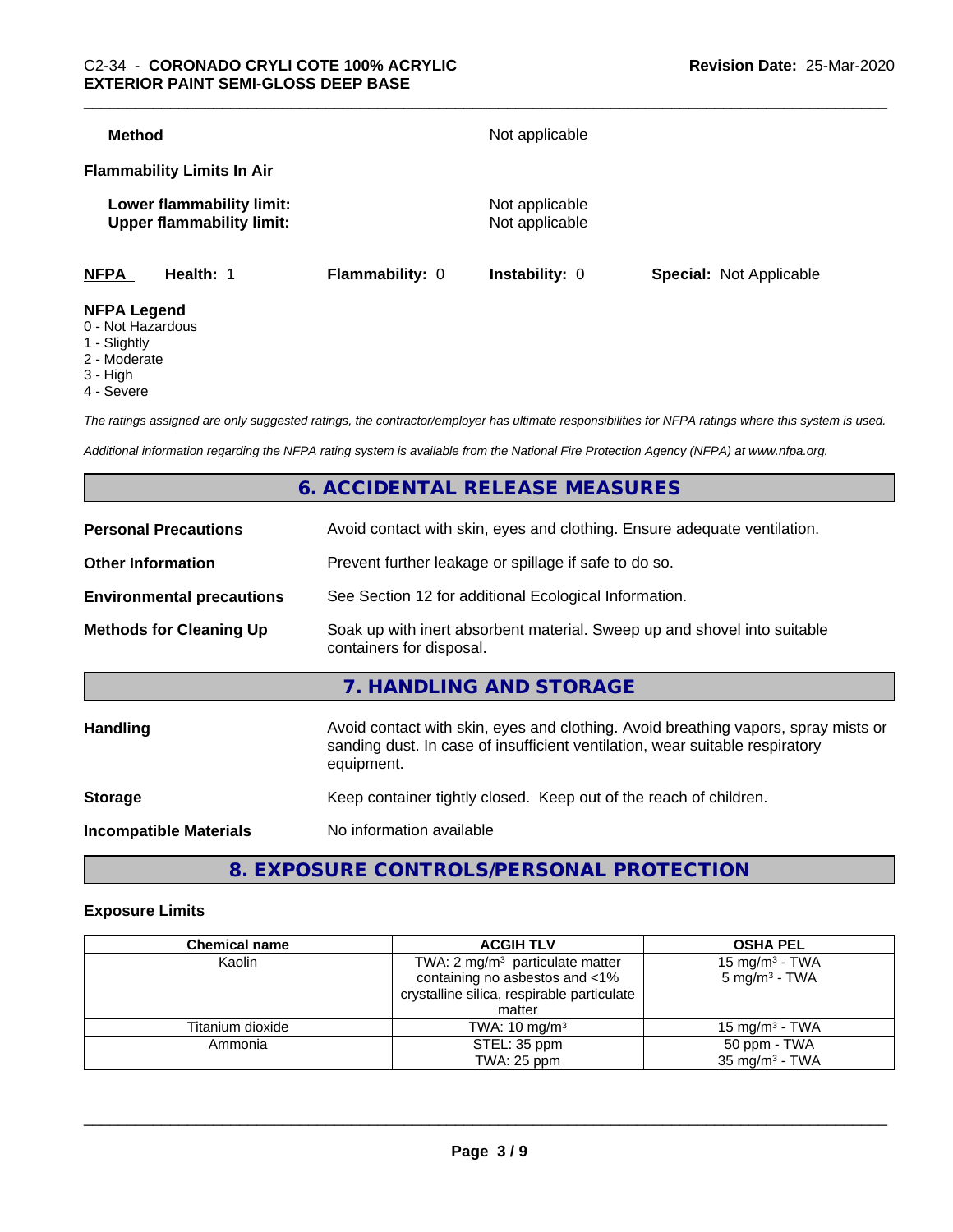#### **Legend**

ACGIH - American Conference of Governmental Industrial Hygienists Exposure Limits OSHA - Occupational Safety & Health Administration Exposure Limits N/E - Not Established

| <b>Engineering Measures</b>          | Ensure adequate ventilation, especially in confined areas.                                                                          |
|--------------------------------------|-------------------------------------------------------------------------------------------------------------------------------------|
| <b>Personal Protective Equipment</b> |                                                                                                                                     |
| <b>Eye/Face Protection</b>           | Safety glasses with side-shields.                                                                                                   |
| <b>Skin Protection</b>               | Protective gloves and impervious clothing.                                                                                          |
| <b>Respiratory Protection</b>        | In case of insufficient ventilation wear suitable respiratory equipment.                                                            |
| <b>Hygiene Measures</b>              | Avoid contact with skin, eyes and clothing. Remove and wash contaminated<br>clothing before re-use. Wash thoroughly after handling. |

### **9. PHYSICAL AND CHEMICAL PROPERTIES**

**Appearance** liquid **Odor** little or no odor **Odor Threshold No information available No information available Density (Ibs/gal)** 9.5 - 9.9<br> **Specific Gravity** 3.113 - 1.13 **Specific Gravity pH pH**  $\blacksquare$ **Viscosity (cps)** No information available **Solubility(ies)** No information available **Water solubility** No information available **Evaporation Rate No information available No information available Vapor pressure** No information available in the North American Monte available in the North American available **Vapor density**<br> **We Solids**<br>
We Solid With the Solid Support of the Music Contract Addersition available<br>
Music Contract Addersition available<br>
Music Contract Addersition available **Wt. % Solids Vol. % Solids** 30 - 40 **Wt. % Volatiles** 50 - 60 **Vol. % Volatiles** 60 - 70 **VOC Regulatory Limit (g/L)** < 50 **Boiling Point (°F)** 212 **Boiling Point (°C)** 100 **Freezing point (°F)** 32 **Freezing Point (°C)** 0 **Flash point (°F)**<br> **Flash Point (°C)**<br> **Flash Point (°C)**<br> **C Flash Point (°C) Method** Not applicable **Flammability (solid, gas)**<br> **Upper flammability limit:**<br>
Upper flammability limit:<br>  $\begin{array}{ccc}\n\bullet & \bullet & \bullet \\
\bullet & \bullet & \bullet\n\end{array}$  Not applicable **Upper flammability limit:**<br> **Lower flammability limit:** Not applicable Not applicable **Lower flammability limit: Autoignition Temperature (°F)** No information available **Autoignition Temperature (°C)** No information available **Decomposition Temperature (°F)** No information available **Decomposition Temperature (°C)** No information available **Partition coefficient** No information available

## **10. STABILITY AND REACTIVITY**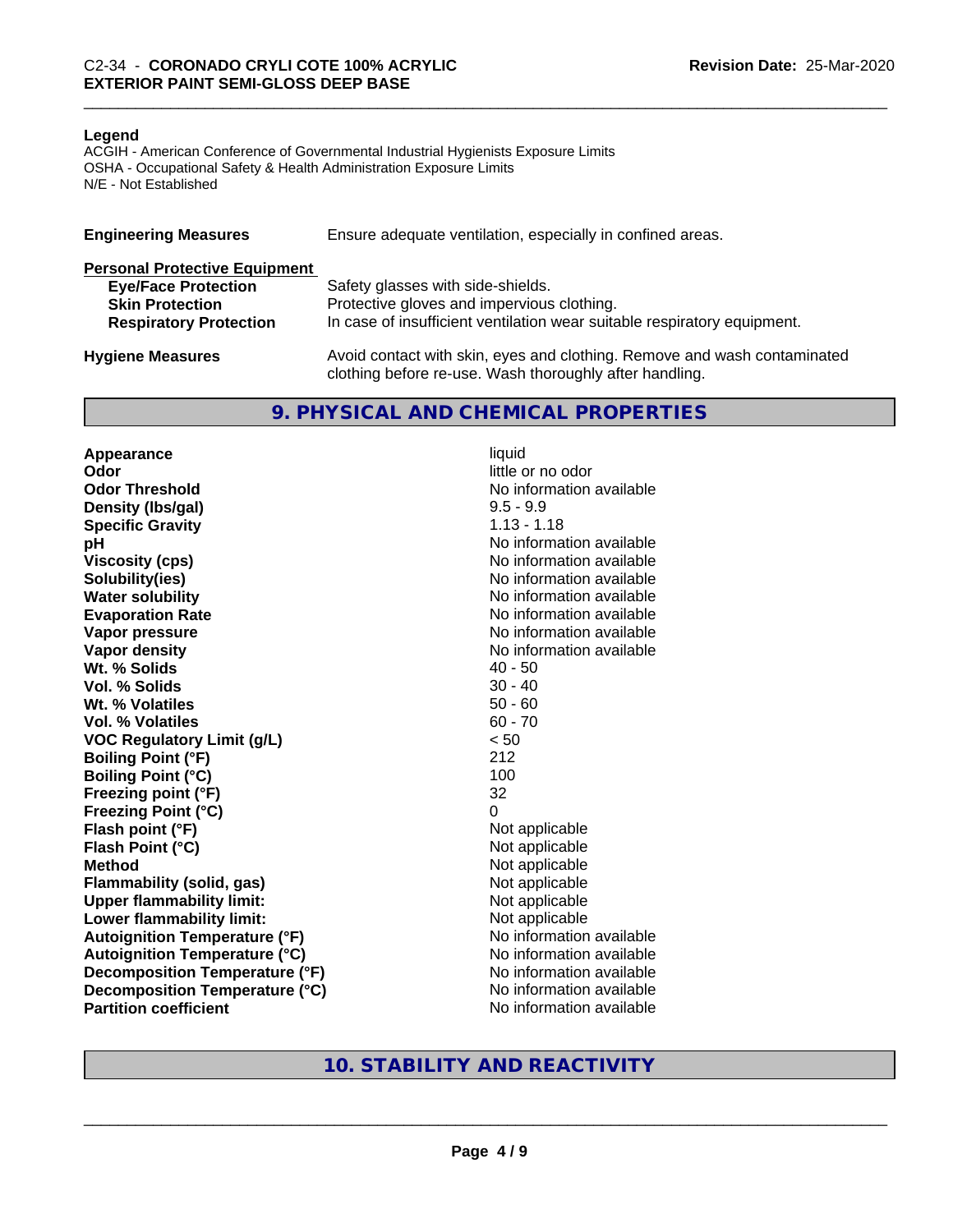| <b>Reactivity</b>                         | Not Applicable                           |
|-------------------------------------------|------------------------------------------|
| <b>Chemical Stability</b>                 | Stable under normal conditions.          |
| <b>Conditions to avoid</b>                | Prevent from freezing.                   |
| <b>Incompatible Materials</b>             | No materials to be especially mentioned. |
| <b>Hazardous Decomposition Products</b>   | None under normal use.                   |
| <b>Possibility of hazardous reactions</b> | None under normal conditions of use.     |

## **11. TOXICOLOGICAL INFORMATION**

| <b>Product Information</b>                                   |                                                                                                                 |
|--------------------------------------------------------------|-----------------------------------------------------------------------------------------------------------------|
| Information on likely routes of exposure                     |                                                                                                                 |
| <b>Principal Routes of Exposure</b>                          | Eye contact, skin contact and inhalation.                                                                       |
| <b>Acute Toxicity</b>                                        |                                                                                                                 |
| <b>Product Information</b>                                   | No information available                                                                                        |
|                                                              | Symptoms related to the physical, chemical and toxicological characteristics                                    |
| <b>Symptoms</b>                                              | No information available                                                                                        |
|                                                              | Delayed and immediate effects as well as chronic effects from short and long-term exposure                      |
| Eye contact                                                  | May cause slight irritation.                                                                                    |
| <b>Skin contact</b>                                          | Substance may cause slight skin irritation. Prolonged or repeated contact may dry<br>skin and cause irritation. |
| <b>Inhalation</b>                                            | May cause irritation of respiratory tract.                                                                      |
| Ingestion                                                    | Ingestion may cause gastrointestinal irritation, nausea, vomiting and diarrhea.                                 |
| <b>Sensitization</b>                                         | No information available                                                                                        |
| <b>Neurological Effects</b>                                  | No information available.                                                                                       |
| <b>Mutagenic Effects</b>                                     | No information available.                                                                                       |
| <b>Reproductive Effects</b>                                  | No information available.                                                                                       |
| <b>Developmental Effects</b>                                 | No information available.                                                                                       |
| <b>Target organ effects</b>                                  | No information available.                                                                                       |
| <b>STOT - single exposure</b>                                | No information available.                                                                                       |
| <b>STOT - repeated exposure</b><br>Other adverse effects     | No information available.<br>No information available.                                                          |
| <b>Aspiration Hazard</b>                                     | No information available                                                                                        |
|                                                              |                                                                                                                 |
| <b>Numerical measures of toxicity</b>                        |                                                                                                                 |
|                                                              | The following values are calculated based on chapter 3.1 of the GHS document                                    |
| <b>ATEmix (oral)</b><br><b>ATEmix (inhalation-dust/mist)</b> | 173285 mg/kg<br>414.3 mg/L                                                                                      |
|                                                              |                                                                                                                 |

**Component Information**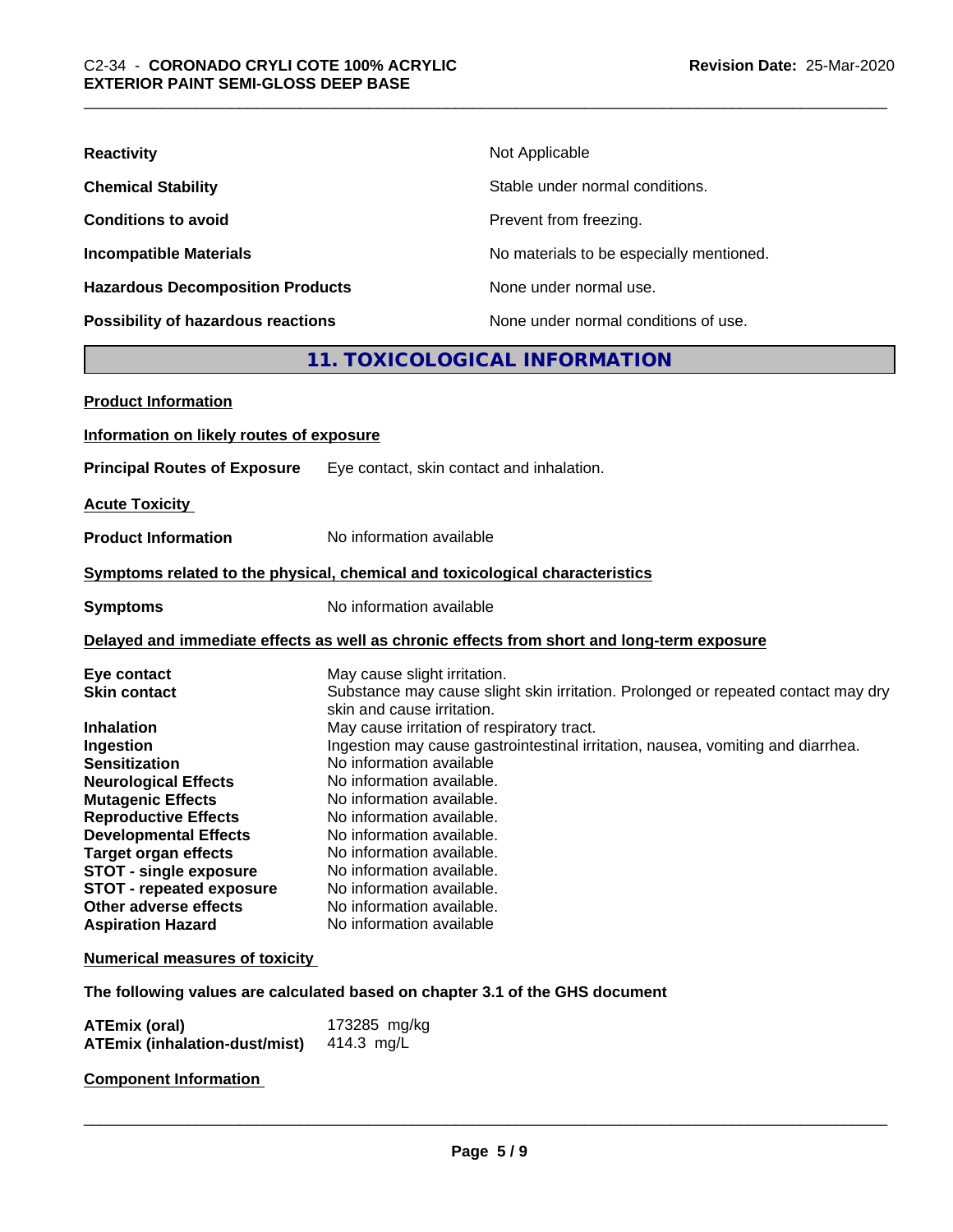| Chemical name                   | Oral LD50             | Dermal LD50             | Inhalation LC50          |
|---------------------------------|-----------------------|-------------------------|--------------------------|
| Kaolin                          | $>$ 5000 mg/kg (Rat)  | $> 5000$ mg/kg (Rat)    |                          |
| 1332-58-7                       |                       |                         |                          |
| Titanium dioxide                | $> 10000$ mg/kg (Rat) |                         | $\overline{\phantom{a}}$ |
| 13463-67-7                      |                       |                         |                          |
| 2-Amino-2-methly-1-propanol     | $= 2900$ mg/kg (Rat)  | $>$ 2000 mg/kg (Rabbit) |                          |
| 124-68-5                        |                       |                         |                          |
| Sodium C14-C16 olefin sulfonate | $= 2220$ mg/kg (Rat)  | $> 740$ mg/kg (Rabbit)  |                          |
| 68439-57-6                      |                       |                         |                          |
| Ammonia                         | $=$ 350 mg/kg (Rat)   |                         | $= 2000$ ppm (Rat) 4 h   |
| 7664-41-7                       |                       |                         |                          |

### **Chronic Toxicity**

#### **Carcinogenicity**

*The information below indicateswhether each agency has listed any ingredient as a carcinogen:.*

| <b>Chemical name</b>         | <b>IARC</b>               | <b>NTP</b> | <b>OSHA</b> |
|------------------------------|---------------------------|------------|-------------|
|                              | .<br>2B<br>Possible Human |            | Listed      |
| .<br>m dioxide<br>. Titanıum | Carcinogen                |            |             |

• Although IARC has classified titanium dioxide as possibly carcinogenic to humans (2B), their summary concludes: "No significant exposure to titanium dioxide is thought to occur during the use of products in which titanium dioxide is bound to other materials, such as paint."

#### **Legend**

IARC - International Agency for Research on Cancer NTP - National Toxicity Program OSHA - Occupational Safety & Health Administration

**12. ECOLOGICAL INFORMATION**

## **Ecotoxicity Effects**

The environmental impact of this product has not been fully investigated.

### **Product Information**

#### **Acute Toxicity to Fish**

No information available

#### **Acute Toxicity to Aquatic Invertebrates**

No information available

#### **Acute Toxicity to Aquatic Plants**

No information available

#### **Persistence / Degradability**

No information available.

#### **Bioaccumulation**

There is no data for this product.

#### **Mobility in Environmental Media**

No information available.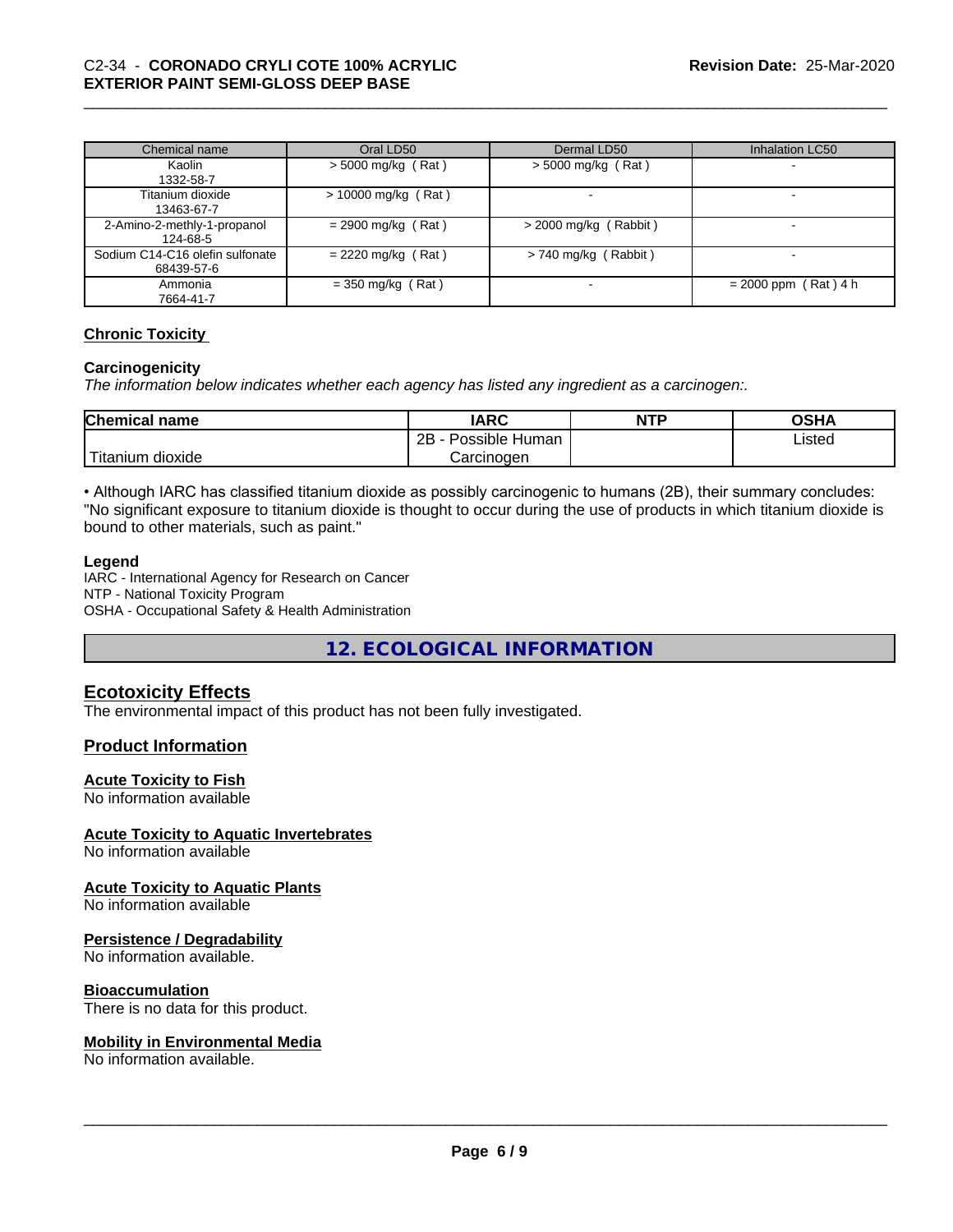| <b>Ozone</b><br>No information available                                   |                                                                                                                                                                                                                           |
|----------------------------------------------------------------------------|---------------------------------------------------------------------------------------------------------------------------------------------------------------------------------------------------------------------------|
| <b>Component Information</b>                                               |                                                                                                                                                                                                                           |
| <b>Acute Toxicity to Fish</b>                                              |                                                                                                                                                                                                                           |
| Titanium dioxide<br>LC50: > 1000 mg/L (Fathead Minnow - 96 hr.)            |                                                                                                                                                                                                                           |
| <b>Acute Toxicity to Aquatic Invertebrates</b><br>No information available |                                                                                                                                                                                                                           |
| <b>Acute Toxicity to Aquatic Plants</b><br>No information available        |                                                                                                                                                                                                                           |
|                                                                            | 13. DISPOSAL CONSIDERATIONS                                                                                                                                                                                               |
| <b>Waste Disposal Method</b>                                               | Dispose of in accordance with federal, state, and local regulations. Local<br>requirements may vary, consult your sanitation department or state-designated<br>environmental protection agency for more disposal options. |
|                                                                            | 14. TRANSPORT INFORMATION                                                                                                                                                                                                 |
| <b>DOT</b>                                                                 | Not regulated                                                                                                                                                                                                             |
| <b>ICAO / IATA</b>                                                         | Not regulated                                                                                                                                                                                                             |
| <b>IMDG / IMO</b>                                                          | Not regulated                                                                                                                                                                                                             |
|                                                                            | <b>15. REGULATORY INFORMATION</b>                                                                                                                                                                                         |
| <b>International Inventories</b>                                           |                                                                                                                                                                                                                           |
| <b>TSCA: United States</b><br><b>DSL: Canada</b>                           | Yes - All components are listed or exempt.<br>Yes - All components are listed or exempt.                                                                                                                                  |
| <b>Federal Regulations</b>                                                 |                                                                                                                                                                                                                           |
| SARA 311/312 hazardous categorization                                      |                                                                                                                                                                                                                           |

| Nο |  |
|----|--|
| Nο |  |
| Nο |  |
| Nο |  |
| Nο |  |
|    |  |

#### **SARA 313**

Section 313 of Title III of the Superfund Amendments and Reauthorization Act of 1986 (SARA). This product contains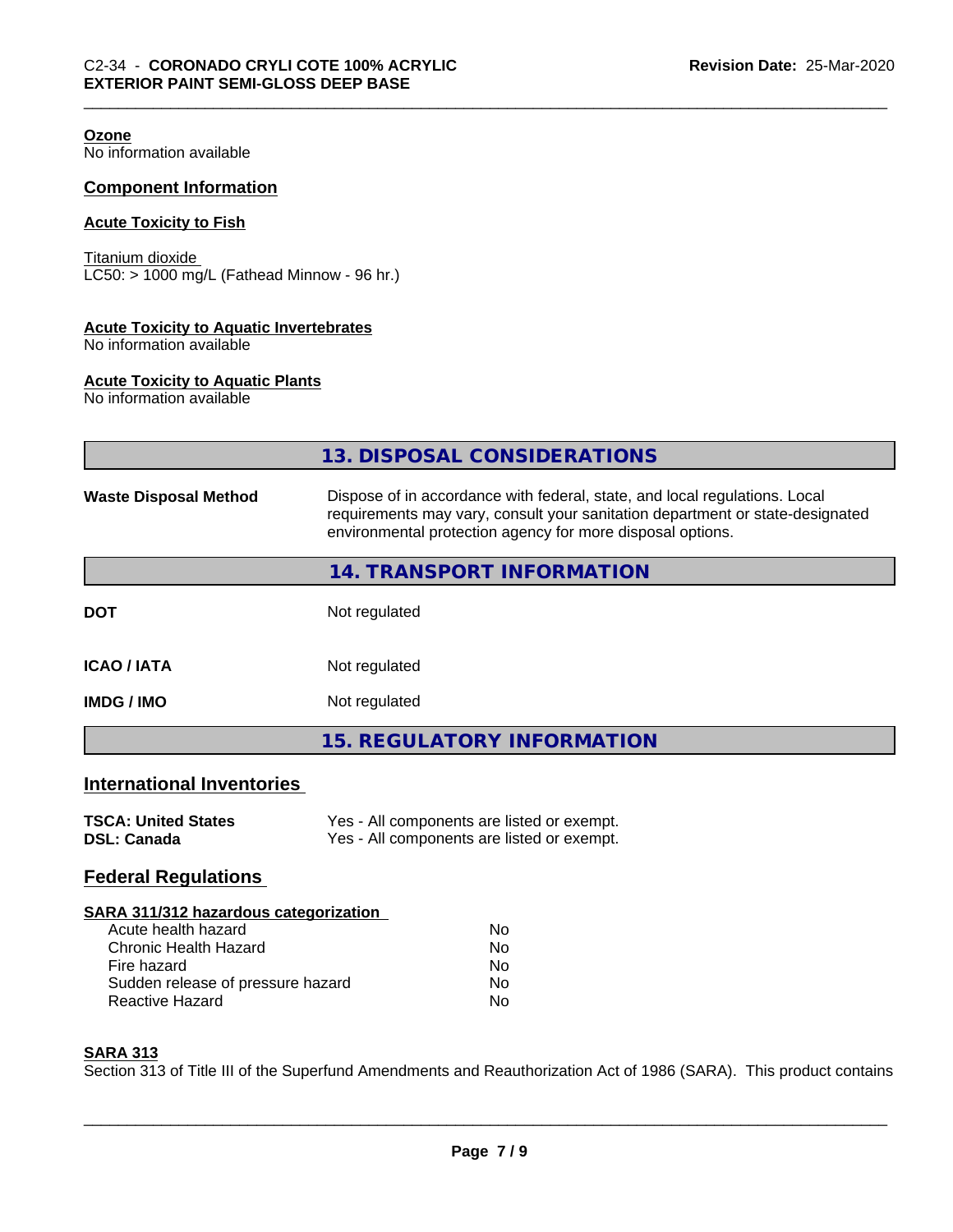a chemical or chemicals which are subject to the reporting requirements of the Act and Title 40 of the Code of Federal Regulations, Part 372:

*None*

### **Clean Air Act,Section 112 Hazardous Air Pollutants (HAPs) (see 40 CFR 61)**

This product contains the following HAPs:

*None*

## **US State Regulations**

#### **California Proposition 65**

**A WARNING:** Cancer and Reproductive Harm– www.P65warnings.ca.gov

#### **State Right-to-Know**

| <u>т.</u><br>nm.<br>пане        | <br>nuscus | loreov<br><b>Nev</b><br><br>. . | svivania |
|---------------------------------|------------|---------------------------------|----------|
| Kaolin                          |            |                                 |          |
| --<br><br>dioxide<br>l itanium. |            |                                 |          |

#### **Legend**

X - Listed

| 16. OTHER INFORMATION                                                                                                                                 |                                                    |                                                                            |                      |                                                                                                                                               |  |  |
|-------------------------------------------------------------------------------------------------------------------------------------------------------|----------------------------------------------------|----------------------------------------------------------------------------|----------------------|-----------------------------------------------------------------------------------------------------------------------------------------------|--|--|
| HMIS -                                                                                                                                                | Health: 1                                          | <b>Flammability: 0</b>                                                     | <b>Reactivity: 0</b> | $PPE: -$                                                                                                                                      |  |  |
| <b>HMIS Legend</b><br>0 - Minimal Hazard<br>1 - Slight Hazard<br>2 - Moderate Hazard<br>3 - Serious Hazard<br>4 - Severe Hazard<br>* - Chronic Hazard |                                                    |                                                                            |                      |                                                                                                                                               |  |  |
|                                                                                                                                                       | present under the actual normal conditions of use. | X - Consult your supervisor or S.O.P. for "Special" handling instructions. |                      | Note: The PPE rating has intentionally been left blank. Choose appropriate PPE that will protect employees from the hazards the material will |  |  |

*Caution: HMISÒ ratings are based on a 0-4 rating scale, with 0 representing minimal hazards or risks, and 4 representing significant hazards or risks. Although HMISÒ ratings are not required on MSDSs under 29 CFR 1910.1200, the preparer, has chosen to provide them. HMISÒ ratings are to be used only in conjunction with a fully implemented HMISÒ program by workers who have received appropriate HMISÒ training. HMISÒ is a registered trade and service mark of the NPCA. HMISÒ materials may be purchased exclusively from J. J. Keller (800) 327-6868.*

 **WARNING!** If you scrape, sand, or remove old paint, you may release lead dust. LEAD IS TOXIC. EXPOSURE TO LEAD DUST CAN CAUSE SERIOUS ILLNESS, SUCH AS BRAIN DAMAGE, ESPECIALLY IN CHILDREN. PREGNANT WOMEN SHOULD ALSO AVOID EXPOSURE.Wear a NIOSH approved respirator to control lead exposure. Clean up carefully with a HEPA vacuum and a wet mop. Before you start, find out how to protect yourself and your family by contacting the National Lead Information Hotline at 1-800-424-LEAD or log on to